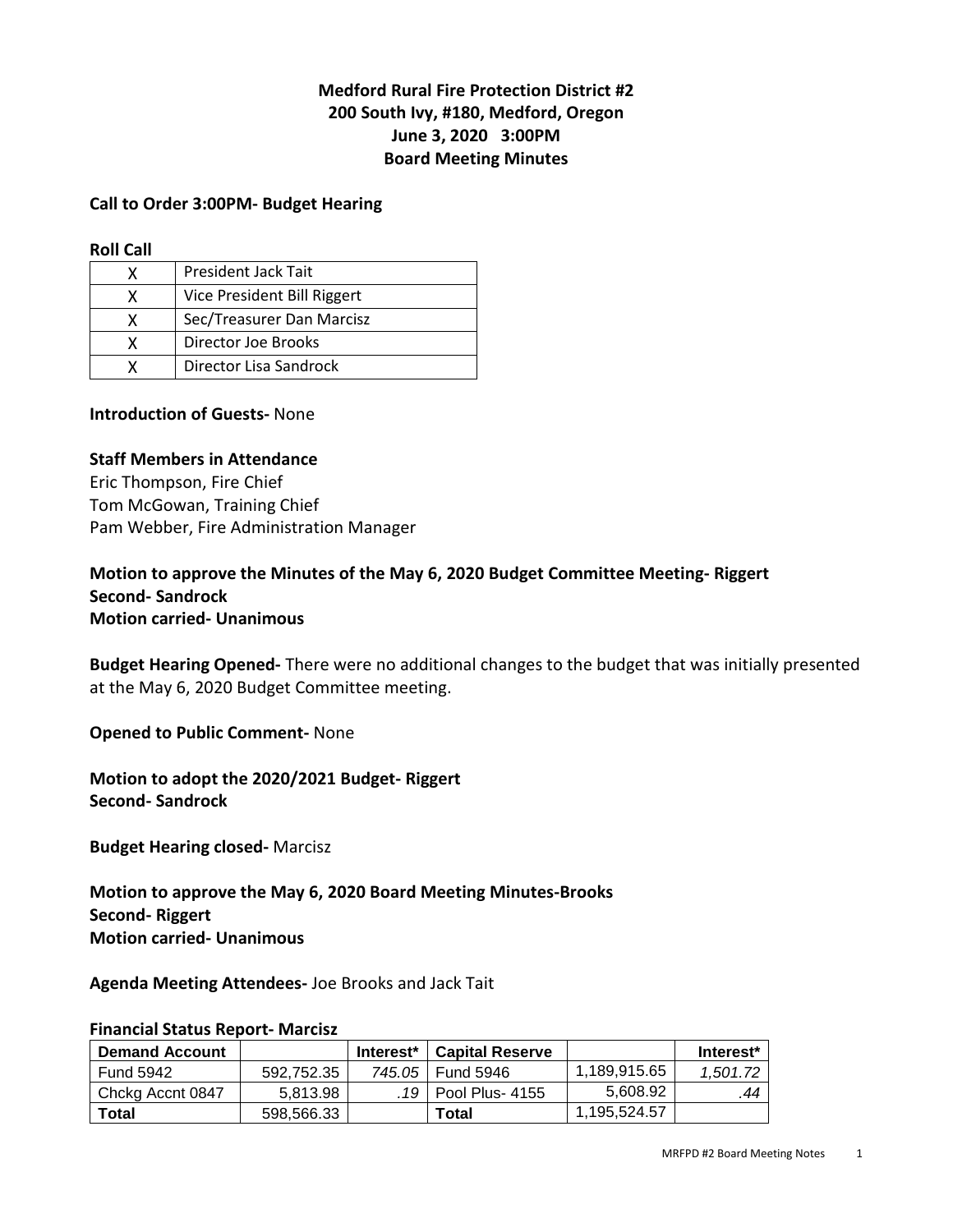# **Expenses**

| ltem                                                                       |            | Line   |
|----------------------------------------------------------------------------|------------|--------|
| PO#1788 Cascade Fire Equipment- Hose Nozzles, Type III                     | 320.00     | 1-5560 |
| PO#1802 Cascade Fire Equip- Skid Units for Type VI Brush Rig               | 141,046.00 | 2-5500 |
| PO#1803 Mystery Ranch- Wildland packs                                      | 462.80     | 2-5070 |
| PO#1809 Crater Chain Saw- Commercial Grade Hand Blower                     | 199.96     | 2-5070 |
| PO#1810 Cascade Fire- Firefighting Foam                                    | 4,889.00   | 1-5210 |
| PO#1811 Board Member Annual Stipends- See PO for detail                    | 3,275.00   | 1-5040 |
| PO#1812 Rosebud Media- Budget Hearing Notice                               | 664.80     | 1-5060 |
| PO#1813 City of Medford 2 <sup>nd</sup> Annual Pmnt (pending until 6/7/20) | Pending    | 1-5100 |
| Secretary/Treasurer Stipend                                                | 750.00     | 1-5180 |
| <b>Total</b>                                                               | 151,607.56 |        |

Marcisz reported that state pool interest rate decrease to from 1.74 to 1.3% on May 14, 2020. Marcisz requested approval to make payment to the City of Medford for the second contractual payment and the Deputy Fire Marshal mid- month, once the City has presented the invoice.

There was a discussion regarding the arrival date of the skids for the brush rigs. It is anticipated that the skids will be delivered by June 15, 2020.

Marcisz reported on the increased expense for the auditor.

**Approval to pay the bills in the total amount of \$151,607.56 and the second contractual payment once presented with City invoice- Riggert Second- Sandrock Motion Carried- unanimous** 

**Correspondence-** Marcisz Received SDIS Longevity Credit, Check #057872- Marcisz

**New Business-** None

#### **Old Business**

### **Item not on the agenda- Roof Anchors and Floor Coating Update Requested-**

This discussion began with a question regarding the completion of the Training Building. Marcisz reported that the district did not receive the grant for the roof anchors. The anchors offer more options for training to repel. Chief will work on a plan and report back to the board. This project is on hold until a funding source is determined.

McGowan reported that the bid to coat the floor with a non-slip product was \$34,000. After researching several products, he determined that the crews could coat the floor for approximately \$400. This project was completed.

### **Budget to Actual Report- Marcisz**

Marcisz opened a discussion regarding the Budget to Actual report. He noted that this report helps to validate where the district is in the budget expenditures and helps the board to make informed decisions. The members and the Chief would like to receive this report every quarter.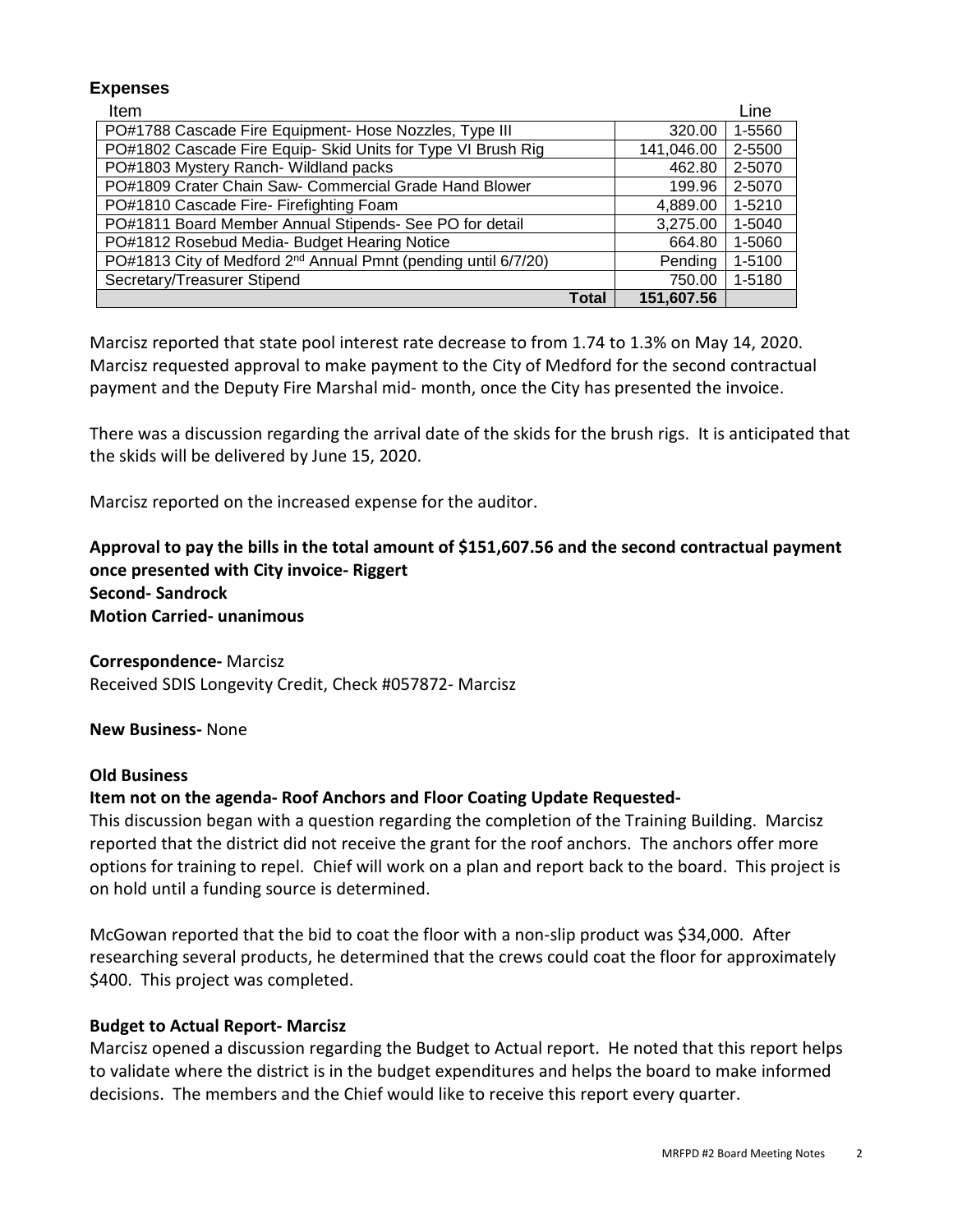### **Candidate Forum Date- Marcisz**

Marcisz moved the Board Candidate Forum to August 5, 2020 knowing that the City may not be open to the public.

This lead to a report from the Chief on the phases of reopening and that the City has received limited information on what the Governor will allow. There was a discussion on the future of the Covid-19 restrictions.

# **Staff Report**

# **Sun Ridge Estates Firewise Community Preparedness Day- Shay**

Mark Shay gave a report on the Sun Ridge Estates fuel mitigation project. He noted that the volunteer group filled a 40 yard dumpster with debris. This is an area with a private water source for fire protection. The area surrounding the water source especially needed mitigation. Sandrock noted that one of the residents discovered that in the event of a power outage, they would be locked in by a driveway gate. She inquired about escape routes. Shay informed the residents about both safety zones and escape routes. He noted that there are no specific identified safety zones and the residents will be discussing this at future HOA meetings. The discussion continued in regard to residents who have physical challenges and may need assistance evacuating.

# **IAFC Risk Reduction Education Grant- Shay**

Shay also reported on the IAFC Risk Reduction Grant. Medford Fire is one of ten communities identified as a recipient. The grant provides a designated contractor to be assigned to the department to assist with the details of the grant. IAFC Prevention and Mitigation developed a brochure, they are printing them in both Spanish and English to be distributed by our department. The brochures will be ready in September. There will be a demonstration in the spring of 2021. Areas covered by the grant are \$6,000 in payroll costs, and \$1,000 disposable safety items, and \$16,000 for evacuation planning and exercises. We are currently waiting to be notified if we are one of the top three communities to receive the grant. Shay will keep the board informed

### **Toy Hauler/Trailer Repair Estimate- McGowan**

McGowan reported on the 2006 Toy Hauler trailer that was purchased by the district in 2011. The roof failed and leaked causing water damage and dry rot in the front cap. The estimate in repairs came back at \$4,011 (\$586 of this amount was in materials). McGowan asked if it should be sold or repaired. There was a consensus that the repairs exceeded the overall value of the trailer. This lead to a discussion about the necessity to have a trailer of this sort. McGowan informed the board that it is utilized for public education, training and periodically investigation. McGowan noted that while the training division appreciate having the vehicle, it is not detrimental to his division if they do not have one.

Riggert felt the repairs are the responsibility of the department. Riggert suggested renting a unit when needed instead. Chief followed up by instructing McGowan to research the disposal of the trailer (ie- selling it).